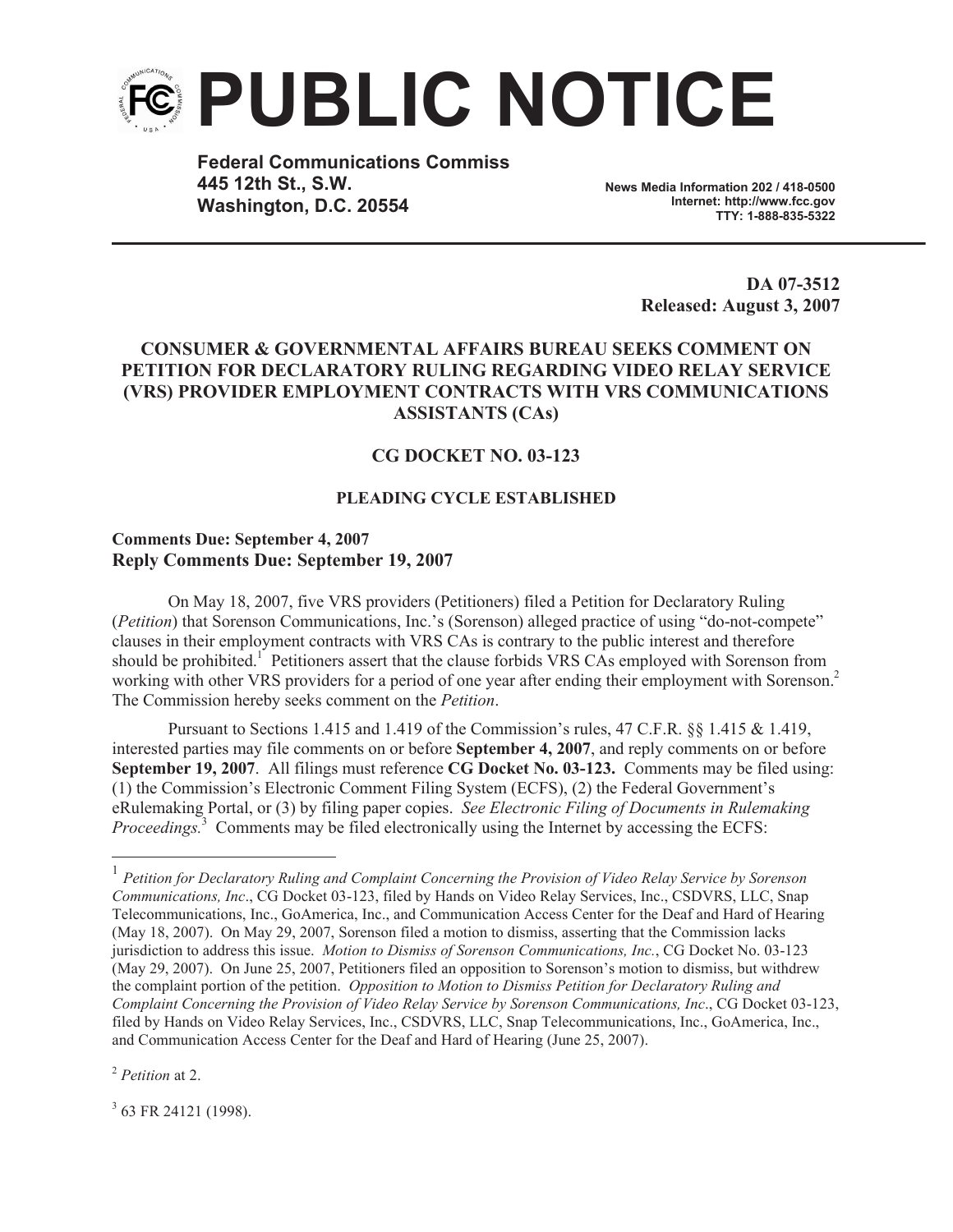http://www.fcc.gov/cgb.ecfs/ or the Federal eRulemaking Portal: http://www.regulations.gov. Filers should follow the instructions provided on the website for submitting comments. For ECFS filers, if multiple docket or rulemaking numbers appear in the caption of this proceeding, filer must transmit one electronic copy of each comment for each docket or rulemaking number referenced in the caption. In completing the transmittal screen, commenters should include their full name, U.S. Postal Service mailing address, and the applicable docket or rulemaking number. Parties may also submit an electronic comment by Internet e-mail. To get filing instructions, filers should send an e-mail to ecfs@fcc.gov, and include the following words in the body of the message: "get form." A sample form and directions will be sent in response.

Parties who choose to file by paper must file an original and four copies of each filing. If more than one docket or rulemaking number appears in the caption of this proceeding, filers must submit two additional copies for each additional docket or rulemaking number. Filings can be sent by hand or messenger delivery, electronic media, by commercial overnight courier, or by first-class or overnight U.S. Postal Service mail (although we continue to experience delays in receiving U.S. Postal Service mail). All filings must be addressed to the Commission's Secretary, Office of the Secretary, Federal Communications Commission. The Commission's contractor will receive hand-delivered or messengerdelivered paper filings or electronic media filings for the Commission's Secretary at 236 Massachusetts Avenue, NE, Suite 110, Washington D.C. 20002. The filing hours at this location are 8:00 a.m. to 7:00 p.m. All hand deliveries must be held together with rubber bands or fasteners. Any envelopes must be disposed of *before* entering the building. Commercial and electronic media mail sent by overnight mail (other than U.S. Postal Service Express mail and Priority mail) must be sent to 9300 East Hampton Drive, Capital Heights, MD 20743. U.S. Postal Service first-class mail, Express Mail, and Priority Mail should be addressed to 445 12<sup>th</sup> Street, SW, Washington D.C. 20554.

Parties who choose to file by paper should also submit their comments on diskette. These diskettes should be submitted, along with three paper copies, to: Diane Mason, Consumer & Governmental Affairs Bureau, Disability Rights Office, 445 12<sup>th</sup> Street, SW, Room 3-A503, Washington D.C. 20554. Such submission should be on a 3.5 inch diskette or CD-Rom formatted in an IBM compatible format using Word 97 or a compatible software. The diskette should be accompanied by a cover letter and should be submitted in "read only" mode. The diskette should be clearly labeled with the filer's name, proceeding (including the lead docket number in the case (**CG Docket No. 03-123**), type of pleading (comment or reply comment), date of submission, and the name of the electronic file on the diskette. The label should also include the following phrase: "Disk Copy – Not an Original." Each diskette should contain only one party's pleadings, preferably in a single electronic file. In addition, commentators must send diskette copies to the Commission's duplicating contractor at Portals II, 445 12<sup>th</sup> Street, SW, Room CY-CB402, Washington, D.C. 20554.

A copy of this document, the *Petition*, and any subsequently filed documents in this matter will be available during regular business hours at the FCC Reference Center, Portals II,  $445 \times 12^{th}$  Street, SW, Room CY-A257, Washington, D.C. 20554, (202) 418-0270. This document, the *Petition*, and any subsequently filed documents in this matter may also be purchased from the Commission's duplicating contractor at their website, www.bcpiweb.com, or call 1-800-378-3160. A copy of the submission may also be found by searching on the Commission's Electronic Comment Filing System (ECFS) at http://www.fcc.gov.cgb/ecfs (insert **CG Docket No. 03-123** into the Proceeding block).

To request materials in accessible formats for people with disabilities (Braille, large print, electronic files, audio format), send an e-mail to fcc504@fcc.gov or call the Consumer & Governmental Affairs Bureau at (202) 418-0530 (voice), (202) 418-0432 (TTY). This document can also be downloaded in Word and Portable Document Format (PDF) at: http://www.fcc.gov/cgb/dro.